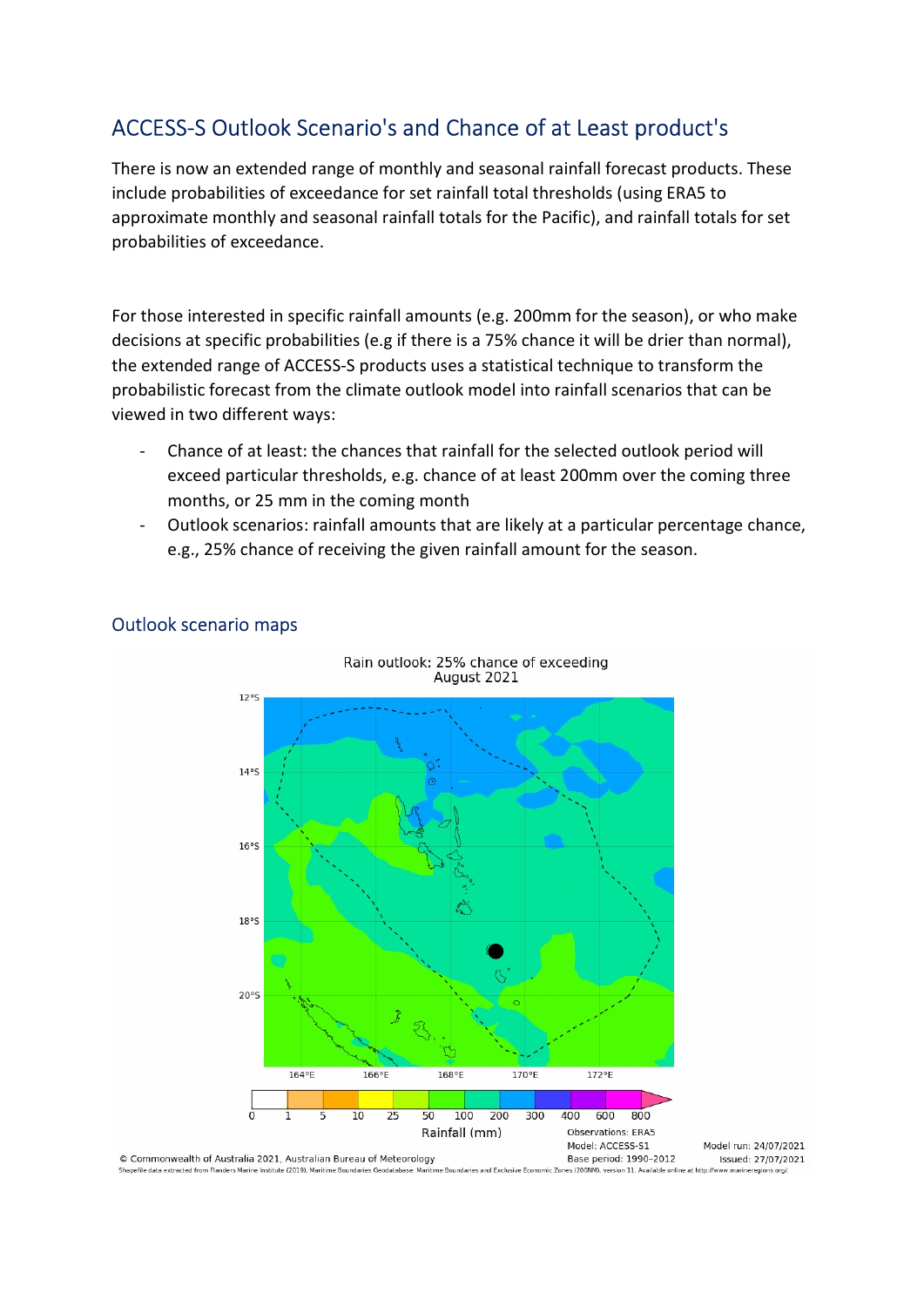Outlook scenario maps present the climate outlook information as rainfall amounts which have a 75%, 505 or 25% chance of occurring. To illustrate, Figure 1 shows the rainfall outlook for Vanuatu for August 2021. The colours on the map show the amount of rainfall (mm) that has a 75% chance of occurring during this period. The location highlighted with the black circle, Erromango in southern Vanuatu, has a 25% chance of receiving at least 100mm and possibly up to 200mm of rain for the month of August.

#### Chance of at least maps



The chance of at least maps also show the rainfall outlook, by displaying the chance of receiving a specified amount of rainfall. There are many rainfall threshold amounts to choose from for both monthly and seasonal outlooks. To illustrate, figure 2 shows the chance of receiving a total rainfall amount of at least 100mm during August 2021. The colours on the map show the percentage chance of 100mm of rain occurring. The location highlighted by the black circle over Erromango, in southern Vanuatu, has a 25 to 50% chance of receiving 100mm of rain during August.